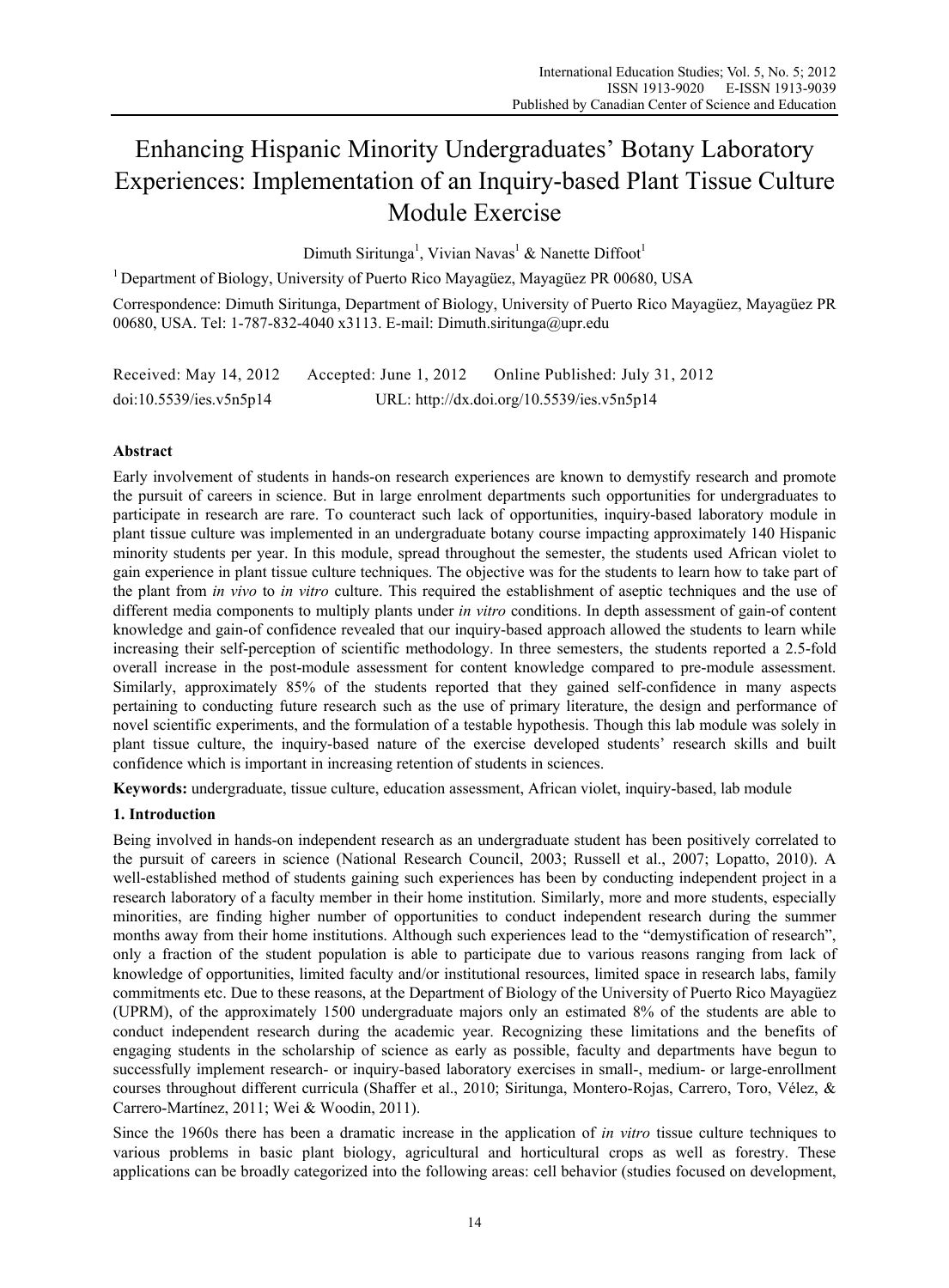nutrition, primary and secondary metabolism, and pathology); plant modification and improvement (studies in the production of interspecific and intergeneric hybrids through embryo rescues, isolation of genetic variants, and the production of genetically enhanced plants); production of pathogen-free plants (studies in abilities to stop infection of plants by viruses, bacteria and fungi); germplasm storage (studies in the conservation of genetic resources); and product formation (studies in a large number of plant-based chemicals of pharmaceutical and industrial interest). Of these applications, it is in the production of genetically enhanced plants that the application of tissue culture is used most today. Techniques of transforming plants utilize re-generable organs such as leaves, stems and roots through tissue culture to engineer important traits, for example the control of insects, weeds and plant diseases that drastically reduce yield as well as to introduce nutritional qualities and to increase yield (Stewart, 2008; Dunwell & Wetten, 2012).

We describe an initiative where a multi-week inquiry-based laboratory module in plant tissue culture was implemented in a botany course primarily enrolling sophomore and junior level students. Plant tissue culture is based on the theory of totipotency, that is, the genetically based ability of a cell or a non-embryonic organ to form all the cell types in the adult organism. The first step in many tissue culture experiments is the induction of callus formation from an explant. This explant may be *in vitro* germinating plantlets or surface sterilized roots, stems, leaves, or reproductive organs. Callus is a wound tissue produced in response to injury. Within an explant not all cells contribute to the formation of callus and, more importantly, all callus cell types are not competent to regenerate organized structures. The selection or development of a culture medium is vital to the successful growth of callus or a complete plant in tissue culture. No single medium will support the growth of all cells, and changes in the medium are often required for different types of growth response from a single explant. A literature search is useful for selecting the appropriate medium. If literature on the plant is not available, the development of suitable medium is based on trial and error. The approach to developing the medium will depend on the purpose of the cell culture (e.g. whether it is for callus induction, somatic embryogenesis, anther culture or shoot proliferation).

The main goal was to expose the students to an inquiry-based lab module which would allow them to learn the effects of hormones on plant development and methods to develop callus tissue while gaining practical experience in sterile techniques, media preparations, and *in vitro* vegetative propagation as well as to develop skills in hypothesis formation and in basic data analysis. At the end of the semester the students were required to submit a journal-style lab report discussing their findings including at least 6 primary literature sources. This aspect of the exercise, as well as discussions during the semester, exposed the undergraduate students to proper information literacy. Initially, the lab module was pilot tested in one laboratory section (approximately 20 students) and compared to another section (approximately 20 students) with the traditional sequence of laboratory exercises. Both of these sections were taught in the same semester by the same graduate teaching assistant (GTA) to minimize any GTA-related bias. The module was then modified and optimized before implementing to the entire course population (full implementation) of approximately 140 students per year.

# **2. Methodology**

African violet (*Gloxinia* sp., Fam. Gesneriaceae) was used as the plant material for this module primarily due to the availability of previous studies in its tissue culture practices as well the possibility to conclude the module within a 15-week semester (Bilkey et al., 1978). The exercises pertaining to this module were conducted in teams of 4 students in the lab sessions during weeks 2, 3, 10 and 14 (Figure 1). Each lab section consisted of approximately 24 students.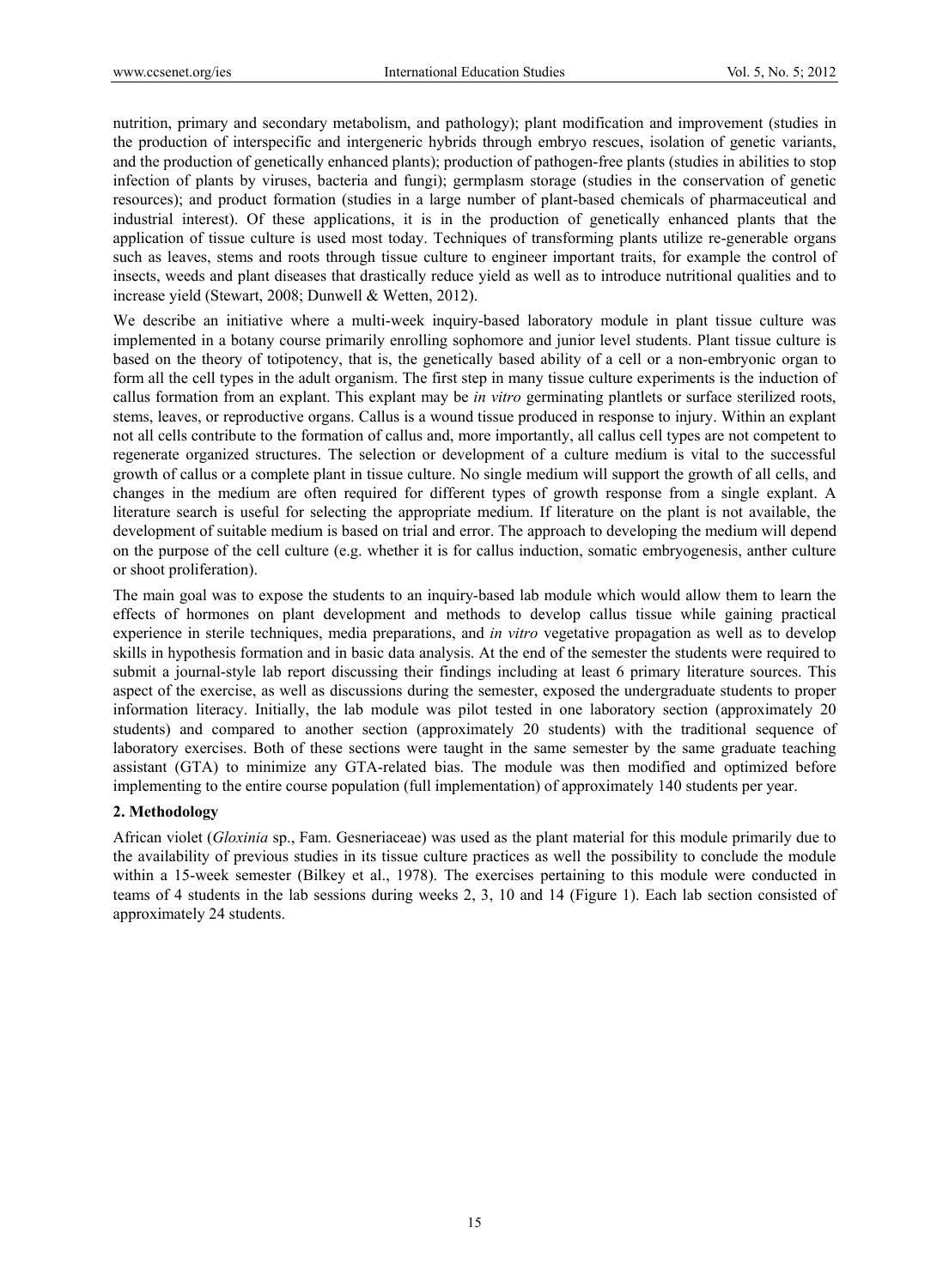

Figure 1. Implementation of the plant tissue culture inquiry-based laboratory module

Discription: (A) Students surface sterilize African violet leaves through washes in 70% ethanol and 10% sodium hypochlorite; (B) Each student cuts 4 explants  $(25{\text -}30 \text{ mm}^2)$ ; containing part of the mid-vein) from the sterilized leaves and place them on magenta boxes containing multiplication media; (C) Seven weeks later the resulting callus tissue with budding plantlets are transferred to petri dishes containing modified or unmodified pre-transplanting media; (D) After four more weeks, the growth and development of the plantlets are assessed.

#### *2.1 Sterile Techniques and Media Preparation (Week 2 of the Semester)*

Each group prepared 2 types of media: multiplication media and pre-transplanting media. Multiplication media contains 2mg/L kinetin and 2mg/L Indole acetic acid (IAA). Each group prepared the pre transplanting media with one component modified, such as increased kinetin, increased IAA, reduced sucrose or increased sucrose, etc. One group prepared unaltered pre-transplanting media (control) which already contained 1mg/L of IAA. The stock powder for multiplication media and pre-transplanting media contains the appropriate levels of macro- and micro-nutrient necessary for the development of African violet (Carolina Biological or Phytotech Inc). In preparing the media for tissue culture 30g/L of sucrose and 8g/L agar as a solidifying agent were added. During this lab period the students also discussed the development of the hypothesis that were being tested in the module, learned sterile techniques ranging from cleaning of a laminar flow hood, appropriate behavior within the work area, sterilization of tools and media through autoclaving and sterilization of tools by flame.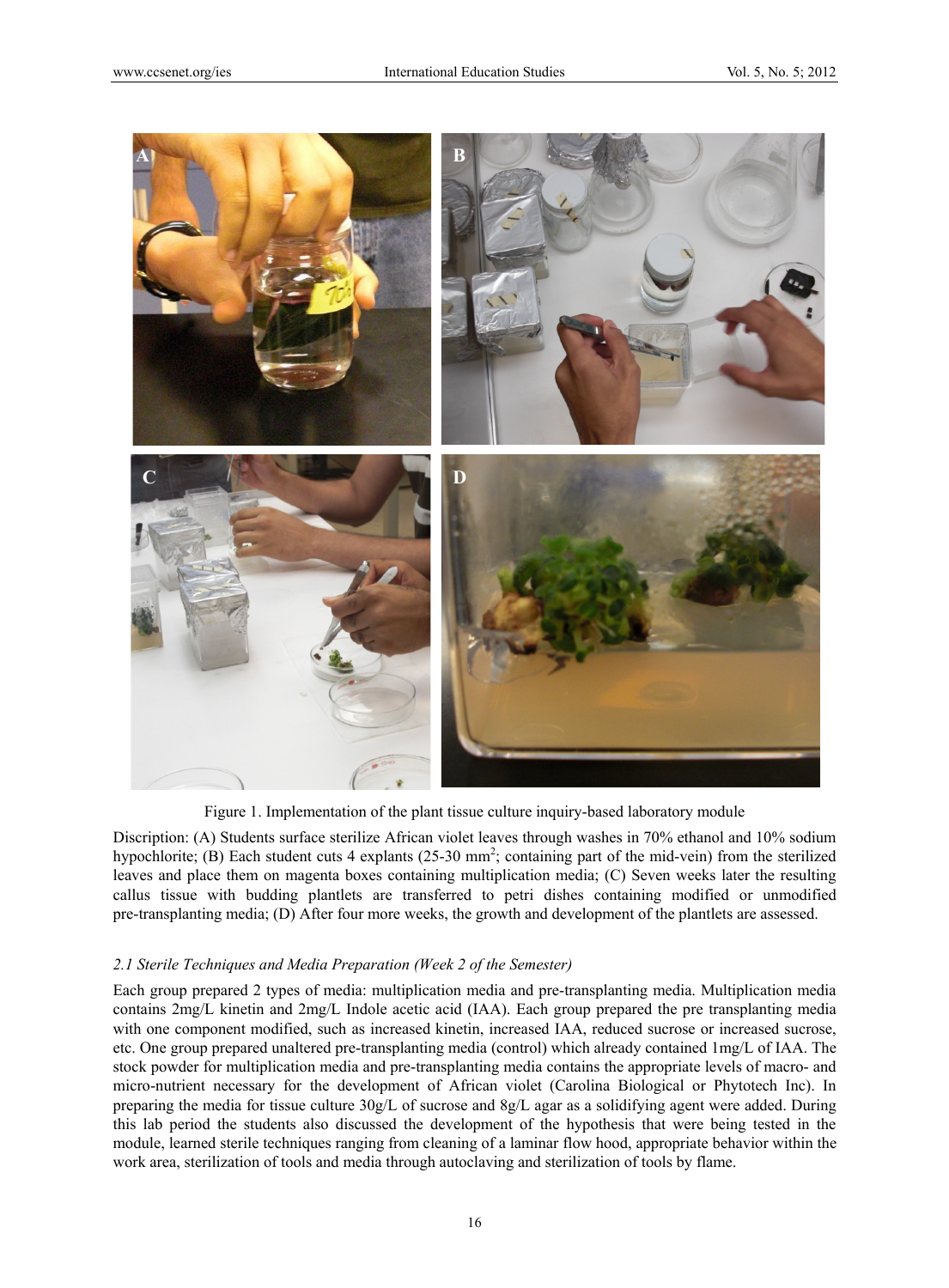# *2.2 In Vitro Multiplication of African Violet (Week 3 of the Semester)*

Each group selected, excised and surfaced sterilized 4 young African violet leaves. After excision, the leaves were washed with soap, rinsed 3 times in distilled water, manually shaken in a jar of 70% ethanol for 30sec, rinsed 3 times in distilled water and manually shaken again in a jar containing 10% sodium hypochloride (plus a drop of Tween 20) for 5 minutes (Figure 1A). The exercise was then continued within a laminar flow hood beginning with leaf being rinsed 3 times in sterile water. Each student then removed a sterile leaf and using sterile tools cut 4 explants  $(25{\text -}30 \text{ mm}^2)$  containing part of the mid-vein (Figure 1B). Each student placed 4 such explants, in a petri dish containing multiplication medium, with the mid-vein perpendicular to the surface. The dishes were sealed with parafilm, appropriately labeled and placed in a plant growth incubator (Percival) under fluorescent lights (16/8 hours day/night) and  $27^{\rm OC}$  for 7 weeks.

# *2.3 In Vitro Transplanting of Plantlets (Week 10 of the Semester)*

Each student, using sterile techniques, carefully removed the callus with budding plantlets from the multiplication media and place in sterile petri dishes containing pre-transplanting media (Figure 1C). Using sterile tools, the callus was separated into individual clumps or plantlets and transferred into each group's pre-transplanting medium with 4 explants per petri dish. The petri dishes were then sealed, labeled and maintained for 4 weeks, as described previously.

## *2.4 Analysis of Results (Week 14 of the Semester)*

All groups of a lab section evaluated the development of their plantlets grown on modified pre-transplanting mediums (Figure 1D). The development of shoot and root were compared to plantlets growing in the control plates containing 1mg/L of IAA. By having many modified pre-transplanting mediums per lab section, the students were able to visualize the effects of different components on plant development. The results, which depended on the work performed by all lab groups led to overall discussions between groups, promoting team-work. The students had to complete a worksheet in-class as well as submit a lab report, with basic statistical analysis of the data, following the format of a research article, including title, author information, abstract, introduction, methods, results, discussion and references.

## *2.5 Training*

The lab coordinator and GTAs were trained in the new techniques prior to the pilot implementation and thereafter the new GTAs were trained at the beginning of each semester during full implementations. It was vital to conduct a thorough training in order to successfully implement the module as the GTAs of our department lack prior exposure to tissue culture techniques and practices.

## *2.6 Assessment Tools*

Tools were developed to assess gain of content knowledge and gain of self-confidence. The initial tool used to assess content knowledge gain consisted of 7 questions (Figure 2), both specific and general in nature, which was modified by the elimination of 2 questions after the pilot implementation due to the initial high score achieved by the students in the pre-module assessment tool (Figure 2). All questions, in the pre- and post-module assessment tool, included an '*I do not know'* option, which not only minimized guessing by the students but also can be used to gauge any increase of confidence to answer the content questions. Furthermore, included in the post-module assessment tool were open-ended questions to allow the students to provide additional comments regarding their experiences with the laboratory module. Such suggestions were evaluated and changes made accordingly before the next implementation. To assess the gain of confidence by the students as a result of this module, a post-module tool was developed that assessed self-perception of knowledge of fundamental concepts in research-oriented sciences. These general concepts included self-confidence to 'make use of primary literature', 'construct a testable hypothesis', 'design an experiment to test a hypothesis', 'identify appropriate controls in an experiment' etc. Comparatively, this tool also included self-perception on specific gain of confidence such as confidence to 'propagate plants under tissue culture conditions'. All perception inquiries were developed using a 5-point Likert scale (Likert, 1932).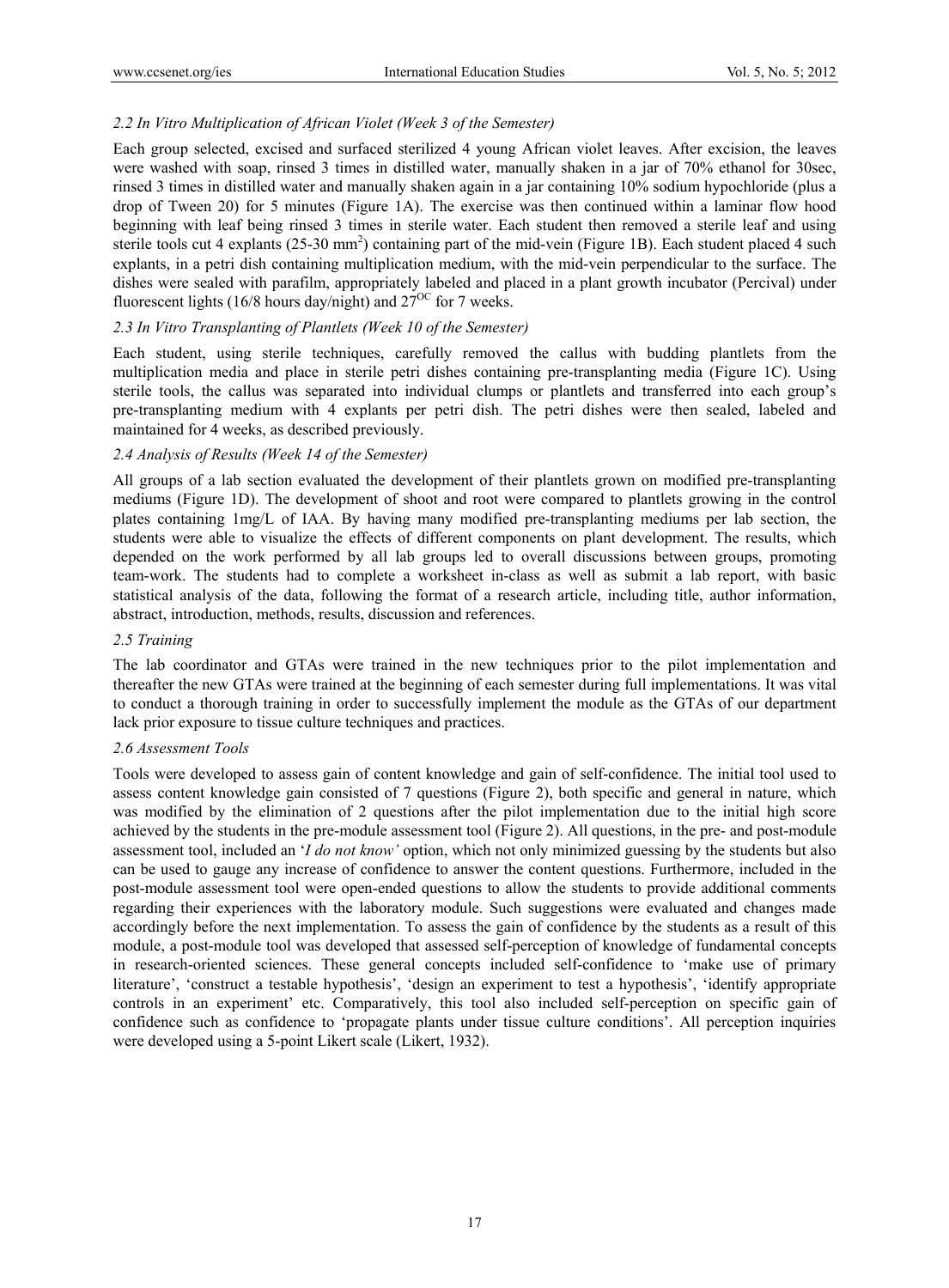

**Pre-Module Post-Module**

Figure 2. Content knowledge gained by students during the initial pilot implementation of the inquiry based laboratory module

Discription: The assessment tool, consisting of 7 questions, was used pre- and post-module implementation in the pilot (with new lab exercise) and control (traditional exercise) laboratory sections (~20 students each). Percentage correct per question in the pre-module (gray columns) and post-module (black columns) assessments are shown. The last horizontal bars show the overall percentages. The overall test score in the post test was higher in the pilot section than in the control section (\*p<0.01) as determined using a paired *t* test.

## **3. Results and Discussion**

#### *3.1 Sterile Techniques*

Each student learnt proper sterile techniques ranging from sterilizing media and tools, appropriate behavior when working within a laminar flow hood, handling of ethanol flame to sterilize tools being used, handling of tissue culture tubes and vessels with sterile media both within and outside of the laminar flow hood etc. The students also prepared and then poured sterile media within the confinement of a laminar flow hood. In general, contamination with microorganisms was not observed due to the lack of proper practices as described above but some contamination was observed once sterilized plant material was placed within the sterile containers containing media. The African violet explants used were growing in soil and were not from tissue culture. This was purposely done to give the students experience transferring explants from *in vivo* to *in vitro* conditions. However, this led to approximately 40% of the vessels being contaminated with bacteria and/or fungus. The GTAs used the contaminated vessels as an education tool to discuss not only short-comings of the surface sterilization practices utilized in this exercise but also steps that could be taken to prevent such contamination in the future (such as more time in ethanol and sodium hypochloride, higher concentrations of these, use of smaller and younger ex-plants).

## *3.2 Plant Tissue Culture Practices*

Each individual student conducted plant tissue culture under sterile conditions thus exposing each student to a valuable experience in plant sciences. Approximately 65% of the explants resulted in callus formation and of those approximately 75% led to plantlet development in the multiplication media. We considered this a success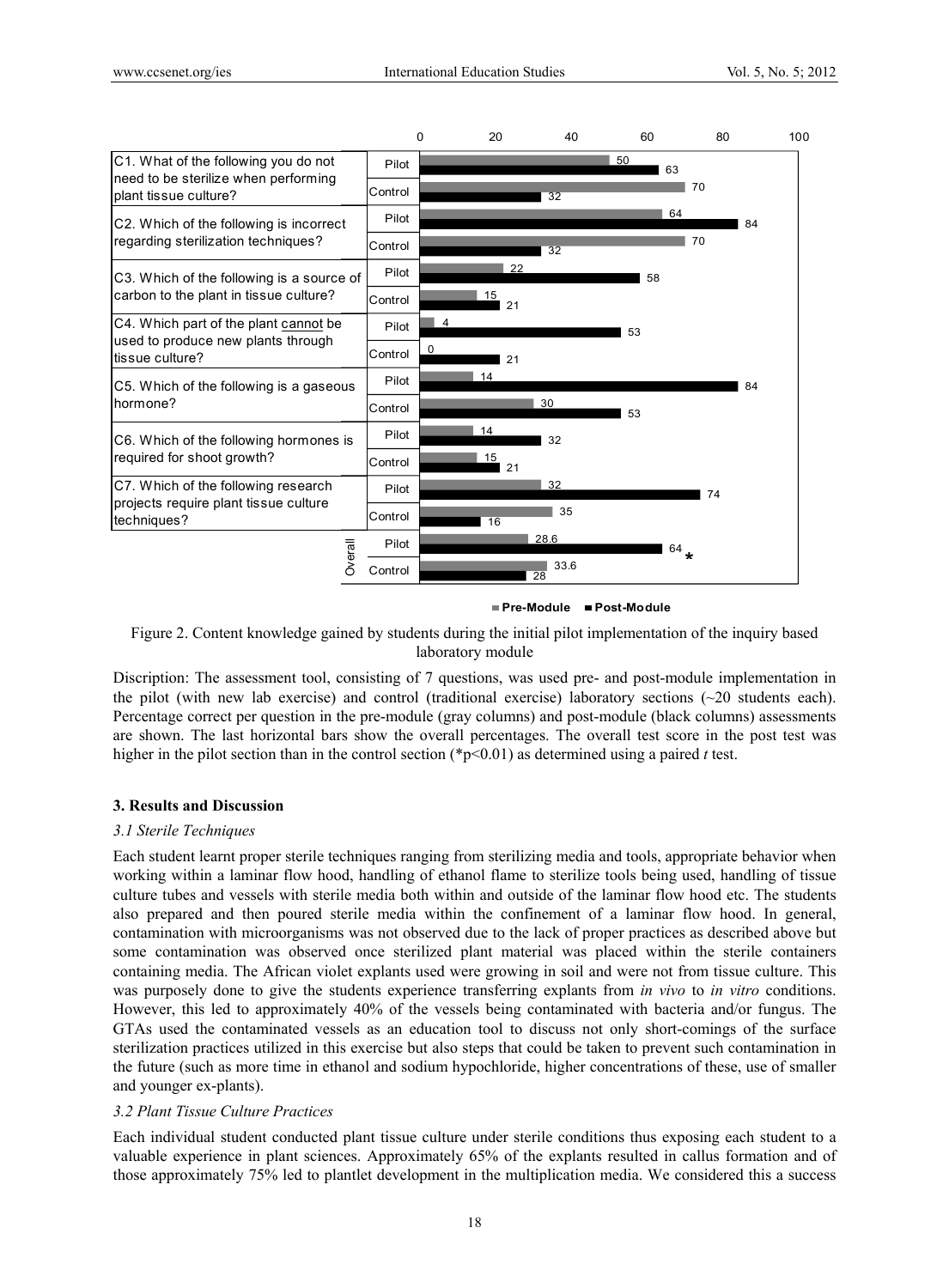when taking into account that all procedures were conducted by untrained undergraduate students. During the 7 week period, from week 3 to 10, the students observed the development of callus and then plantlets during lab sessions 7 and 9 without opening the vessels. After transferring the young plantlets from multiplication media to pre-transplanting media (modified and unmodified) in week 10 lab session the students formed different hypothesis based on the different modifications done to the pre-transplanting media. Plantlets in modified pre-transplanting media grew at different development rates compared to the unmodified pre-transplanting media, in both shoot and root, and were rarely contaminated (no contamination in approximately 95% of the plantlets). This can be attributed to gain of experience, from week 3, in performing better sterile tissue culture practices. Overall, the best observable results, different from unmodified pre-transplanting media, were obtained in media containing reduced sucrose as the modification, followed by increased IAA as the modification. Although the students worked in groups each student gained valuable experience in plant tissue culture techniques, otherwise not available through any other course on campus.

#### *3.3 Assessment of Student Learning*

The overall objective of this laboratory module implementation was to introduce students to an inquiry-based research exercise in plant sciences that differed from the traditional cook-book style lab exercise. In this context we aimed to educate students not only in proper sterile techniques and plant tissue culture techniques but also expose the students to varying effects of different components of a tissue culture media. Through this hands-on practical experience, we also aimed to enhance students' confidence in performing, learning and understanding inquiry-based experimental science. To assess the impact of this module, knowledge and confidence building assessment tools were used at the beginning (week 1) and end (week 15) of the semester. The gain-of content knowledge assessment tool used showed higher knowledge gained by students in the pilot section (with the new lab module) compared to students in the control group (in traditional lab without the new lab module) also taught by the same GTA (Figure 2). The students in both sections scored similarly in the pre-module assessment (pilot section test score average of  $\sim 28\%$  and control section  $\sim 34\%$ ) but in the post-module assessment the students in the pilot section increased to 64% while the students in the control section marginally decreased to 28%. In order to further optimize the gain-of content knowledge assessment tool two of the questions, C1 and C2, were subsequently eliminated due to the high scores in the pre-module assessment of 50% and 70%, respectively. During the full-implementation of the module approximately 140 students per year were exposed to the new module. In each semester the overall average student scores in the pre-module assessment was approximately 22-26%, but in the post-modules assessment the students' average scores increased by 2.37 fold (55.3%), 2.33 fold (61.6%) and 2.84 fold (63.1%) in Sp10, Fall10 and Sp11 semesters, respectively (Figure 3). The highest increase was observed consistently with question C4 which showed 10.75 fold, 27.93 and 8.59 fold increase between the pre- and post-module assessments during the three semesters (Figure 3). In general terms, as expected, the more specific assessment questions (C3 - C5) showed more dramatic increase between the pre- and post-module assessments compared to the more general questions (C6 - C7). This may be due primarily to the exposure of the students to the more general concepts regarding plant hormones in the introductory biology courses, thus resulting in higher pre-module scores. Overall, there was a significant increase, between the preand the post-module assessments, in the students' ability to correctly answer content questions.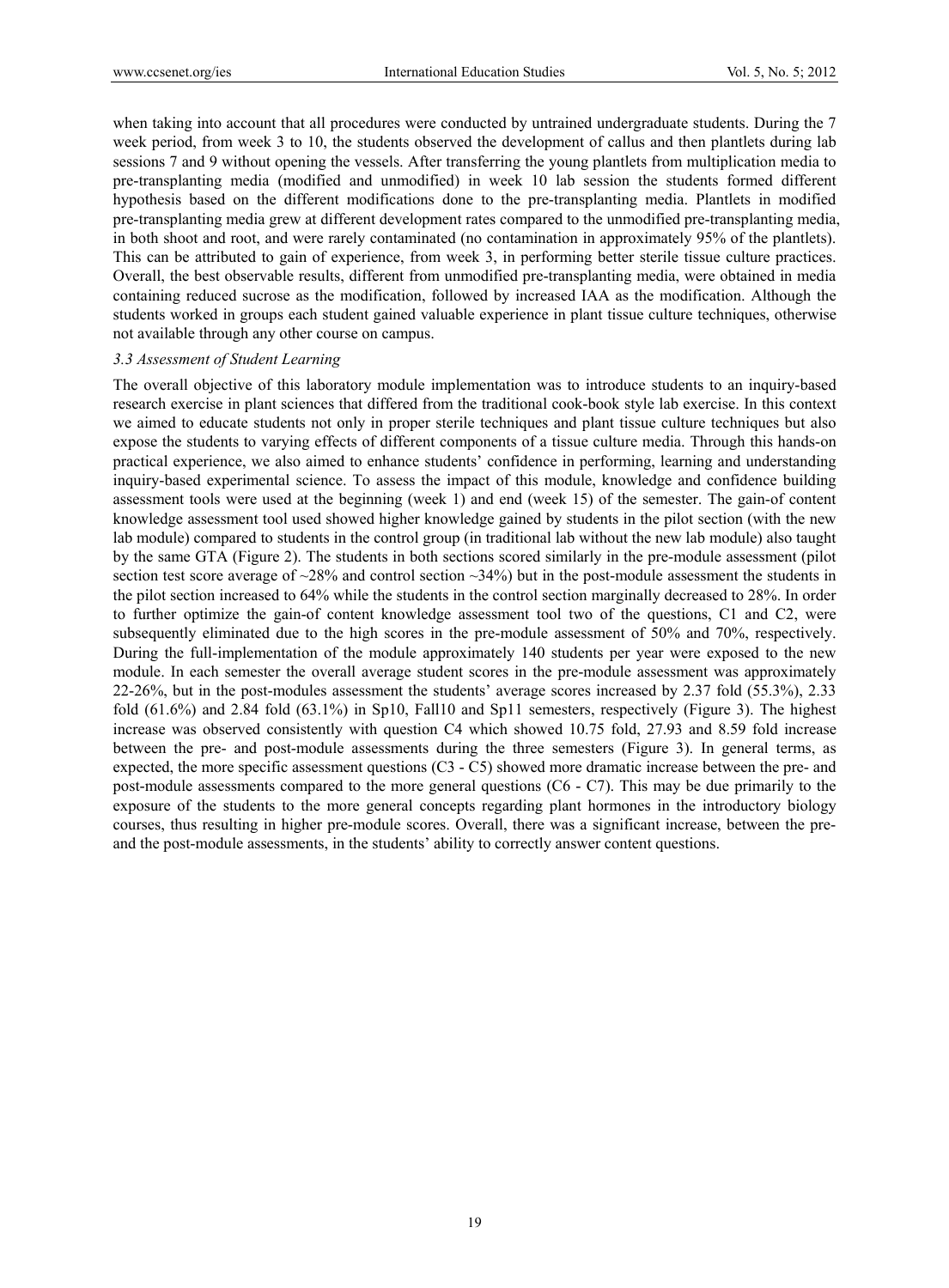

## **Pre-Module Post-Module**

Figure 3. Content knowledge gained by the students during three semesters of full-implementations of the inquiry-based laboratory module

Discription: Questions C1 and C2 (Figure 2) were eliminated from the assessment tool after the pilot study due to the high score achieved by the students in the pre-module assessment. Percentage correct per questions in the pre-module (gray columns) and post-module (black columns) assessments during Sp10, Fall11 and Sp11 semesters are shown. The last horizontal bars show the test overall average for each semester. The overall scores in the post tests were higher  $(*p<0.01)$  than in the pretest as determined using a paired *t* test.

To gauge the confidence of students to attempt answering content questions, each question contained an answer choice of '*I do not know*' in both the pre- and post-module assessments. In each question, between the pre- and post- module assessments, there was a marked reduction in the percentage of students who marked *'I do not' know'*, thus revealing an increase of confidence to attempt answering each question (Figure 4A). During the pilot implementation 32.6% and 29.3% of the students answered *'I do not know'* overall in the pre-module assessment of the pilot section and control section, respectively (Figure 4B). Comparatively, in the post-module assessment in the pilot section the overall % of students marking *'I do not know'* drastically reduced to 3.7% while in the control section there was minimal increase to 37.4%. Similar trend was also observed in the subsequent three semesters of full-implementation where there was a significant increase in the percentage of students attempting to answer the content questions in the post-module assessment compared to the pre-module assessment (Figure 4B). This increase in confidence to attempt answering the questions can be directly attributed the hands-on inquiry-based nature of the laboratory module where the students are compelled to think beyond the weekly laboratory practice, which is not the case with most cook-book style laboratory exercises.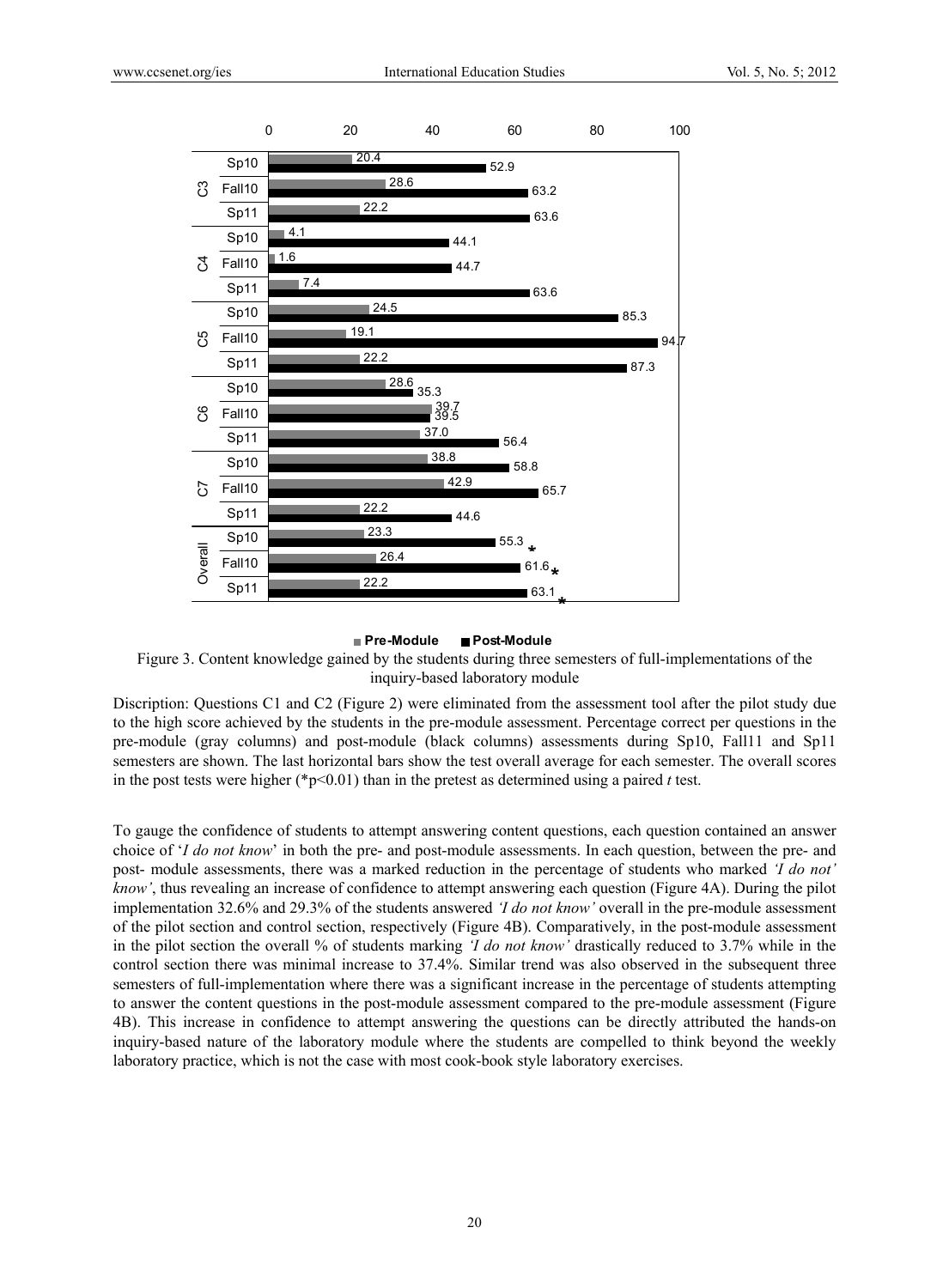

#### ■Pre-Module ■Post-Module

Figure 4. Gain of confidence in students determined by them answering the content knowledge questions

Discription: The percentages reflect the average number of students who answered 'I do not know' per questions in the pre- and post-module assessments in the three semesters of the full implementation (A) and the overall in the pilot testing semester and the three semesters of full implementation (B). The overall scores in the post tests were lower (\*p<0.01) as determined using a paired *t* test.

To further assess if the laboratory module had an impact on students confidence, a post-module assessment tool using a 5-point Likert scale was used (Figure 5; Likert, 1932). Contrary to the previous method in assessing confidence (via *'I do not know'* answer choice), this assessment tool relied upon self-reporting of confidence regarding gaining research skills and techniques. During Sp10, Fall10 and Sp11 semester, of the 12 categories (P1 - P12) used, >50% of the students self-reported as 'very confident' or 'confident' in 8, 11 and 12 categories,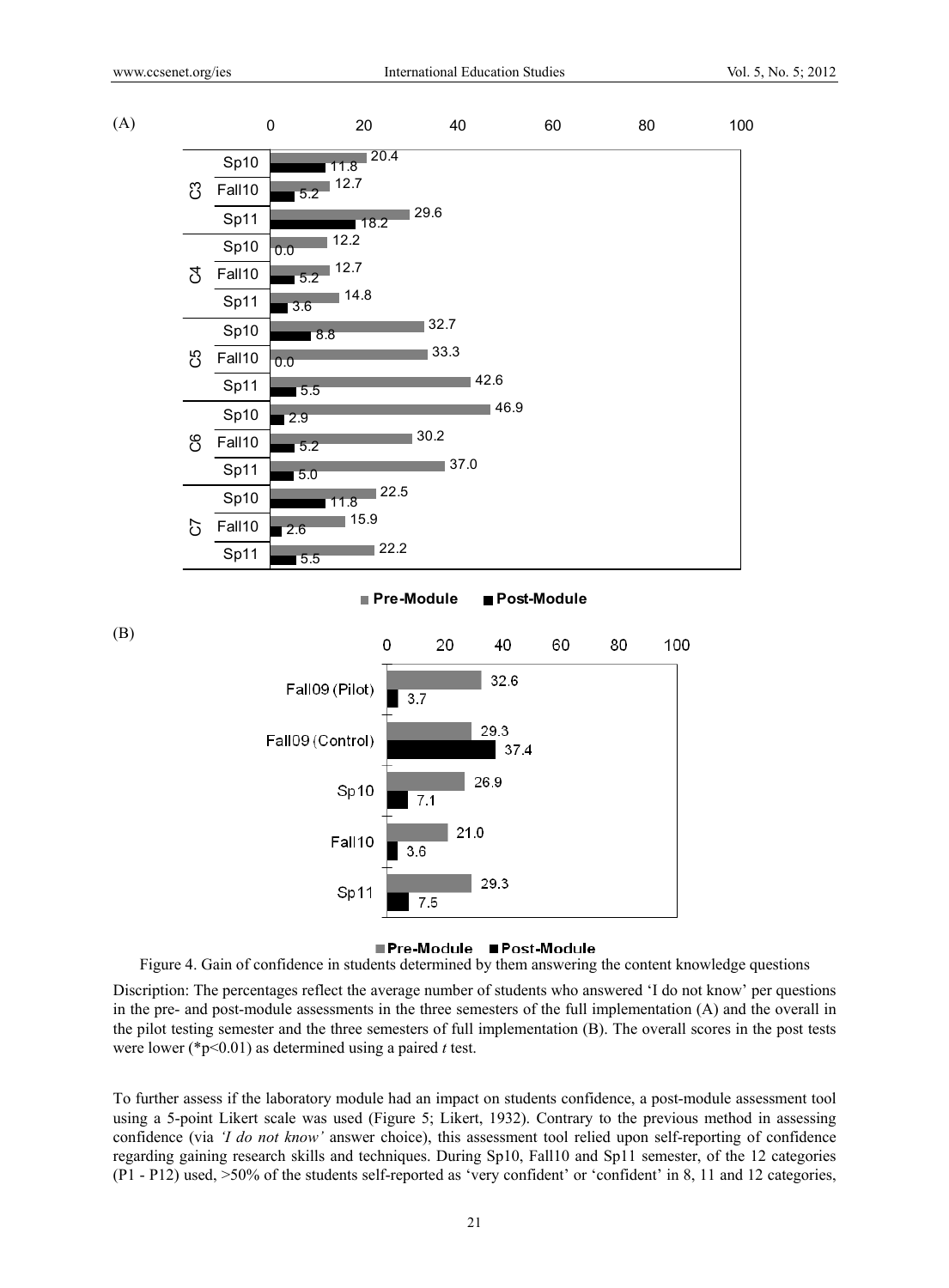respectively. Furthermore, there was a consistent increase of the % of students self-reporting as 'very confident' or 'confident' from Sp10 to Sp11 semesters in each of the categories. This, we believe is attributable to the increased confidence and efficiency of the laboratory coordinator and GTAs who conduct the laboratory exercises. Of significance is the confidence reported in 'make use of primary scientific research literature' (P2), 'observe and collect data' (P6) and 'perform well in scientific research projects' (P11) where an average of 63%, 78% and 72% of the students during the three semesters reported 'very confident' and 'confident' as a result of participating in this lab module (Figure 5). We believe such increases in self-confidence early in the career of biology majors are very important. AT UPRM there is limited access to research opportunities for the majority of the biology majors in our department. Through the inquiry based laboratory modules described here we were able to impact of a greater number of students. Furthermore, because of preparing the inquiry-based lab module in plant tissue culture the students were also exposed to a novel field of agricultural biotechnology, which utilizes sterile techniques in plant tissue culture as a method to research and develop transgenic food sources.

Furthermore, implementing this module in the botany lab allowed for academic empowerment of our GTAs and lab coordinator, who are traditionally over-looked in initiatives aimed at impacting undergraduate education. All support personnel involved in this module implementation were botanists with little to no experience in plant tissue culture, but now have mastered the research tools and techniques of this field. Assessments conducted on the GTAs and lab coordinator revealed their enthusiasm and support towards this initiative as well their gain of knowledge and confidence in plant tissue culture (data not shown).

We believe that our module is a strategy that could be easily transferred and established in other institutions of higher education. We have demonstrated that moving away from traditional cook-book style laboratory exercises, where anticipated results can be easily obtained, and implementing more inquiry-based exercises increases students' awareness about modern day experimentations, enhance self-confidence in conducting research as well as learning novel techniques, and enhance understanding and retention of content knowledge central to that particular discipline as promoted in the American Association for the Advancement of Science's *Vision and Change in Undergraduate Biology Education* (AAAS, 2011). This is of great importance when attempting to increase the number of qualified and well-prepared work force in Science, Technology, Engineering and Mathematics fields in the future, which is crucial for the progression of science and its products to benefit mankind (Mervis, 2009; National Research Council, 2009; Woodin, Smith, Allen, 2009).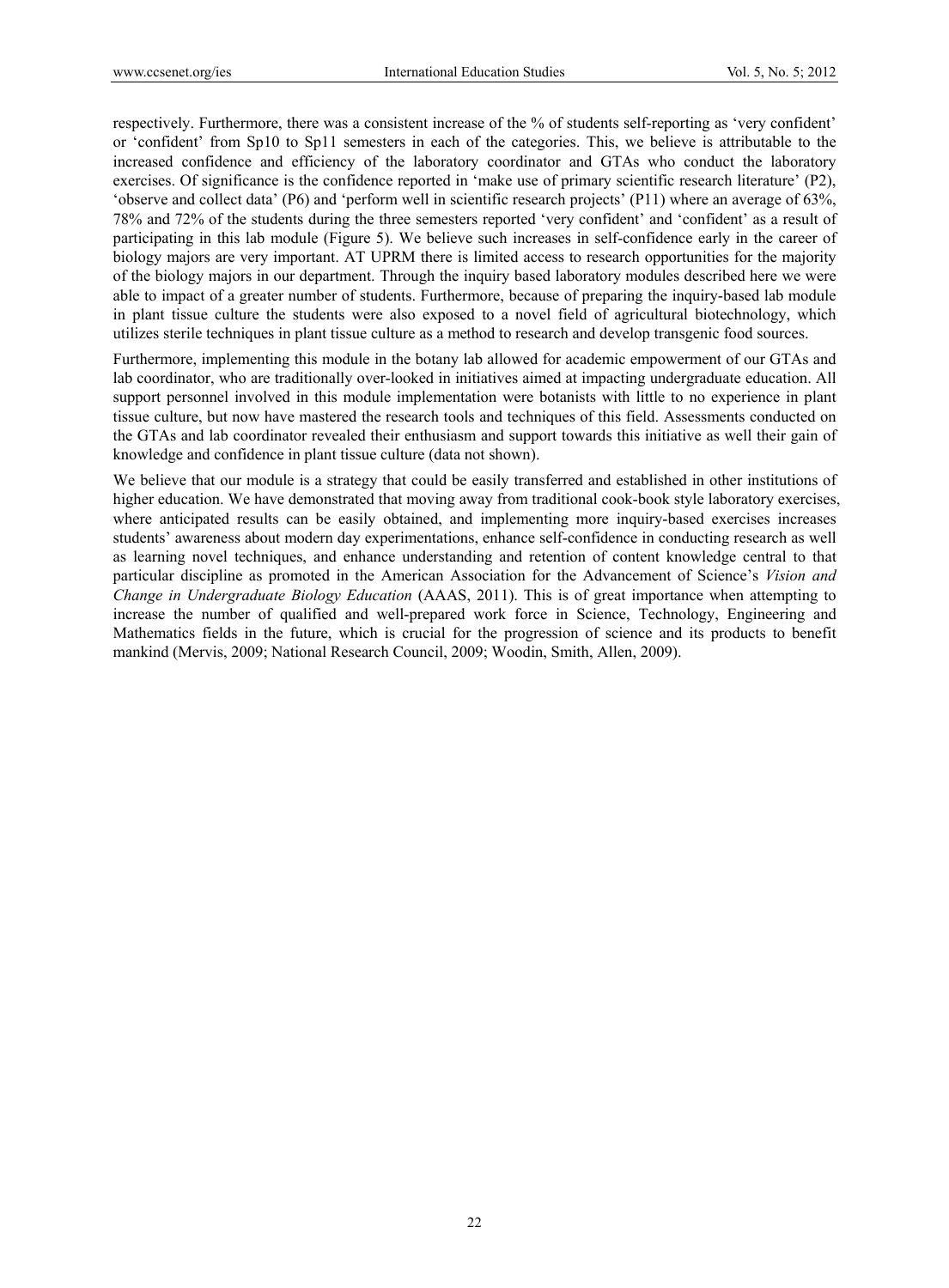| How confident are you that you can                                                                                       | 0%                                                         | 20% | 40%             | 60%                                                                                                                                                                                                                               | 80%                                                                                                                                                                                                                                                                                                                                                                                                                                                                                                                                                               | 100%               |
|--------------------------------------------------------------------------------------------------------------------------|------------------------------------------------------------|-----|-----------------|-----------------------------------------------------------------------------------------------------------------------------------------------------------------------------------------------------------------------------------|-------------------------------------------------------------------------------------------------------------------------------------------------------------------------------------------------------------------------------------------------------------------------------------------------------------------------------------------------------------------------------------------------------------------------------------------------------------------------------------------------------------------------------------------------------------------|--------------------|
| P1. Make use of primary scientific<br>research literature (e.g. journal articles)<br>P2. Construct a testable hypothesis | Sp10                                                       |     | 26              |                                                                                                                                                                                                                                   | 9                                                                                                                                                                                                                                                                                                                                                                                                                                                                                                                                                                 | X6V                |
|                                                                                                                          | Fall10                                                     |     |                 |                                                                                                                                                                                                                                   |                                                                                                                                                                                                                                                                                                                                                                                                                                                                                                                                                                   |                    |
|                                                                                                                          | Sp11                                                       |     |                 |                                                                                                                                                                                                                                   | - 22 52                                                                                                                                                                                                                                                                                                                                                                                                                                                                                                                                                           |                    |
|                                                                                                                          | Sp10                                                       |     |                 |                                                                                                                                                                                                                                   |                                                                                                                                                                                                                                                                                                                                                                                                                                                                                                                                                                   | ≫<br>9             |
|                                                                                                                          | Fall10                                                     |     |                 |                                                                                                                                                                                                                                   |                                                                                                                                                                                                                                                                                                                                                                                                                                                                                                                                                                   | eeeeas ees o       |
|                                                                                                                          | Sp11                                                       |     |                 |                                                                                                                                                                                                                                   | 25 5 2                                                                                                                                                                                                                                                                                                                                                                                                                                                                                                                                                            |                    |
| P3. Design an experiment to test a<br>hypothesis                                                                         | Sp10                                                       |     |                 | ו הוא המשלמה המוצרת המשלמה המשלמה המשלמה המשלמה במשלמה המשלמה המשלמה המשלמה המשלמה המשלמה המשלמה המשלמה המשל<br>המשלמה המשלמה המשלמה המשלמה המשלמה המשלמה המשלמה במשלמה המשלמה המשלמה המשלמה המשלמה המשלמה המשלמה המשלמה המשל<br> | 15                                                                                                                                                                                                                                                                                                                                                                                                                                                                                                                                                                |                    |
|                                                                                                                          | Fall10                                                     |     |                 |                                                                                                                                                                                                                                   | $\begin{minipage}{.45\textwidth} \includegraphics[width=0.43\textwidth]{figures/100000.pdf} \includegraphics[width=0.43\textwidth]{figures/100000.pdf} \includegraphics[width=0.43\textwidth]{figures/100000.pdf} \includegraphics[width=0.43\textwidth]{figures/100000.pdf} \includegraphics[width=0.43\textwidth]{figures/100000.pdf} \includegraphics[width=0.43\textwidth]{figures/100000.pdf} \includegraphics[width=0.43\textwidth]{figures/100000.pdf} \includegraphics[width=0.43\textwidth]{figures/100000.pdf} \includegraphics[width=0.43\textwidth]{$ |                    |
|                                                                                                                          | Sp11                                                       |     |                 |                                                                                                                                                                                                                                   | enennss enennen                                                                                                                                                                                                                                                                                                                                                                                                                                                                                                                                                   |                    |
| P4. Identify appropriate controls in an<br>experiment                                                                    | Sp10                                                       | 26  |                 |                                                                                                                                                                                                                                   | 12                                                                                                                                                                                                                                                                                                                                                                                                                                                                                                                                                                | X <sub>6</sub>     |
|                                                                                                                          | Fall10                                                     |     |                 |                                                                                                                                                                                                                                   |                                                                                                                                                                                                                                                                                                                                                                                                                                                                                                                                                                   |                    |
|                                                                                                                          | Sp11                                                       |     | 40              |                                                                                                                                                                                                                                   | <b>ENERGY (29</b> HENRICH)                                                                                                                                                                                                                                                                                                                                                                                                                                                                                                                                        | 11                 |
| P5. Properly and safely use lab<br>equipment                                                                             | Sp10                                                       |     |                 |                                                                                                                                                                                                                                   | -888 158 888 1                                                                                                                                                                                                                                                                                                                                                                                                                                                                                                                                                    | $6 \sqrt{3}$       |
|                                                                                                                          | Fall10                                                     |     |                 |                                                                                                                                                                                                                                   |                                                                                                                                                                                                                                                                                                                                                                                                                                                                                                                                                                   | <b>SO</b>          |
|                                                                                                                          | Sp11                                                       |     |                 |                                                                                                                                                                                                                                   | - 151                                                                                                                                                                                                                                                                                                                                                                                                                                                                                                                                                             | $7 \times$         |
| P6. Observe and collect data                                                                                             | Sp10                                                       |     |                 |                                                                                                                                                                                                                                   |                                                                                                                                                                                                                                                                                                                                                                                                                                                                                                                                                                   |                    |
|                                                                                                                          | Fall10                                                     |     |                 |                                                                                                                                                                                                                                   | 50                                                                                                                                                                                                                                                                                                                                                                                                                                                                                                                                                                |                    |
|                                                                                                                          | Sp11                                                       |     |                 |                                                                                                                                                                                                                                   | $13:13:16$ 5 4                                                                                                                                                                                                                                                                                                                                                                                                                                                                                                                                                    |                    |
| P7. Statistically analyze data                                                                                           | Sp10                                                       |     |                 |                                                                                                                                                                                                                                   |                                                                                                                                                                                                                                                                                                                                                                                                                                                                                                                                                                   | 15<br>$\mathbf{o}$ |
|                                                                                                                          | Fall10                                                     |     |                 |                                                                                                                                                                                                                                   |                                                                                                                                                                                                                                                                                                                                                                                                                                                                                                                                                                   | 8 0                |
|                                                                                                                          | Sp11                                                       |     | 36              |                                                                                                                                                                                                                                   |                                                                                                                                                                                                                                                                                                                                                                                                                                                                                                                                                                   | 9                  |
| P8. Propagate plants under tissue<br>culture conditions                                                                  | Sp10                                                       |     |                 |                                                                                                                                                                                                                                   | 21                                                                                                                                                                                                                                                                                                                                                                                                                                                                                                                                                                | ∧€∀                |
|                                                                                                                          | Fall10                                                     |     |                 |                                                                                                                                                                                                                                   |                                                                                                                                                                                                                                                                                                                                                                                                                                                                                                                                                                   | $8 \quad 3$        |
|                                                                                                                          | Sp11                                                       |     |                 |                                                                                                                                                                                                                                   | ne de la população de la população de la população de la população de la população de la população de la população de la população de la população de la população de la população de la população de la população de la popul                                                                                                                                                                                                                                                                                                                                    | 90                 |
| P9. Learn theoretical aspects of tissue<br>culture techniques                                                            | Sp10                                                       |     | $\overline{30}$ |                                                                                                                                                                                                                                   |                                                                                                                                                                                                                                                                                                                                                                                                                                                                                                                                                                   |                    |
|                                                                                                                          | Fall10                                                     |     |                 | 53                                                                                                                                                                                                                                | ⊞⊞ 16⊞⊞ 3.3                                                                                                                                                                                                                                                                                                                                                                                                                                                                                                                                                       |                    |
|                                                                                                                          | Sp11                                                       |     |                 |                                                                                                                                                                                                                                   |                                                                                                                                                                                                                                                                                                                                                                                                                                                                                                                                                                   | 13:42              |
| P10. Learn the practical uses of tissue<br>culture techniques in research projects                                       | Sp10                                                       |     |                 |                                                                                                                                                                                                                                   | IBBBBBB 32 BBBBBB 3∑9∑                                                                                                                                                                                                                                                                                                                                                                                                                                                                                                                                            |                    |
|                                                                                                                          | Fall10                                                     |     |                 | 50                                                                                                                                                                                                                                |                                                                                                                                                                                                                                                                                                                                                                                                                                                                                                                                                                   | 11:13:13:3         |
|                                                                                                                          | Sp11                                                       |     |                 | 44                                                                                                                                                                                                                                | - HHEEL 18 - HHE 22                                                                                                                                                                                                                                                                                                                                                                                                                                                                                                                                               |                    |
| P11. Perform well in scientific research<br>projects                                                                     | Sp10                                                       |     |                 |                                                                                                                                                                                                                                   | $30$ $3 \times 6$                                                                                                                                                                                                                                                                                                                                                                                                                                                                                                                                                 |                    |
|                                                                                                                          | Fall10                                                     |     |                 |                                                                                                                                                                                                                                   | enengangheden o                                                                                                                                                                                                                                                                                                                                                                                                                                                                                                                                                   |                    |
|                                                                                                                          | Sp11                                                       |     |                 |                                                                                                                                                                                                                                   | $112$ 15 $112$                                                                                                                                                                                                                                                                                                                                                                                                                                                                                                                                                    |                    |
| P12. Perform well in scientific research<br>project using tissue culture<br>Overall                                      | Sp10                                                       |     |                 |                                                                                                                                                                                                                                   |                                                                                                                                                                                                                                                                                                                                                                                                                                                                                                                                                                   | $12 \sqrt{6}$      |
|                                                                                                                          | Fall10                                                     |     |                 |                                                                                                                                                                                                                                   |                                                                                                                                                                                                                                                                                                                                                                                                                                                                                                                                                                   | $5^{9}$            |
|                                                                                                                          | Sp11                                                       |     |                 |                                                                                                                                                                                                                                   | $27 \times 4 \times$                                                                                                                                                                                                                                                                                                                                                                                                                                                                                                                                              |                    |
|                                                                                                                          | Sp10                                                       |     |                 |                                                                                                                                                                                                                                   |                                                                                                                                                                                                                                                                                                                                                                                                                                                                                                                                                                   | ⋙<br>$9^{\circ}$   |
|                                                                                                                          | Fall10                                                     |     |                 |                                                                                                                                                                                                                                   | -8888888888888888                                                                                                                                                                                                                                                                                                                                                                                                                                                                                                                                                 |                    |
|                                                                                                                          | Sp11                                                       | 30  |                 | 40                                                                                                                                                                                                                                | - 22 - 23 - 24                                                                                                                                                                                                                                                                                                                                                                                                                                                                                                                                                    |                    |
|                                                                                                                          | ■ Very Confident<br>Confident<br><b>Somewhat confident</b> |     |                 |                                                                                                                                                                                                                                   |                                                                                                                                                                                                                                                                                                                                                                                                                                                                                                                                                                   |                    |
|                                                                                                                          | ■ Not at all confident                                     |     |                 |                                                                                                                                                                                                                                   |                                                                                                                                                                                                                                                                                                                                                                                                                                                                                                                                                                   |                    |
|                                                                                                                          | Not confident                                              |     |                 |                                                                                                                                                                                                                                   |                                                                                                                                                                                                                                                                                                                                                                                                                                                                                                                                                                   |                    |

Figure 5. Self-confidence regarding research skills and techniques gained by students during the three semesters of full-implementations of the inquiry-based laboratory module.

Discription: The assessment tool consisted of 12 self-evaluatory questions measured using a 5-point Likert scale  $(5 = \text{very confident}, 4 = \text{confident}, 3 = \text{somewhat confident}, 2 = \text{not confident} \text{ and } 1 = \text{not at all confident}).$ 

#### **Acknowledgements**

We would like to express our gratitude to Dr. Jarrod Thaxton, who is the laboratory coordinator for Biol3417 course, for his contributions in the implementation of this module from the inception as well as for critically reviewing this manuscript. We also thank the GTAs of Biol3417 course during Fall09, Sp10, Fall10 and Sp11 semesters and Maria Mendez for their efforts and participation in conducting assessment. This project was funded by the Undergraduate Science Education Program of the Howard Hughes Medical Institute 2008-2012 (#52006318).

# **References**

- American Association for the Advancement of Science (AAAS). (2011). *Vision and Change in undergraduate Biology Education: A Call to Action*, Washington, DC. Retrieved April 30, 2012, from http://visionandchange.org/finalreport
- Bilkey, P. C., McCown, B. M., & Hildebrandt, A. C. (1978). Micropropagation of African violet from petiole cross-sections. *HortScience, 13,* 37-38.
- Dunwell, J., & Wetten, A. (2012). *Transgenic plants: Methods and protocols*. Humana Press Inc, New York, NY.